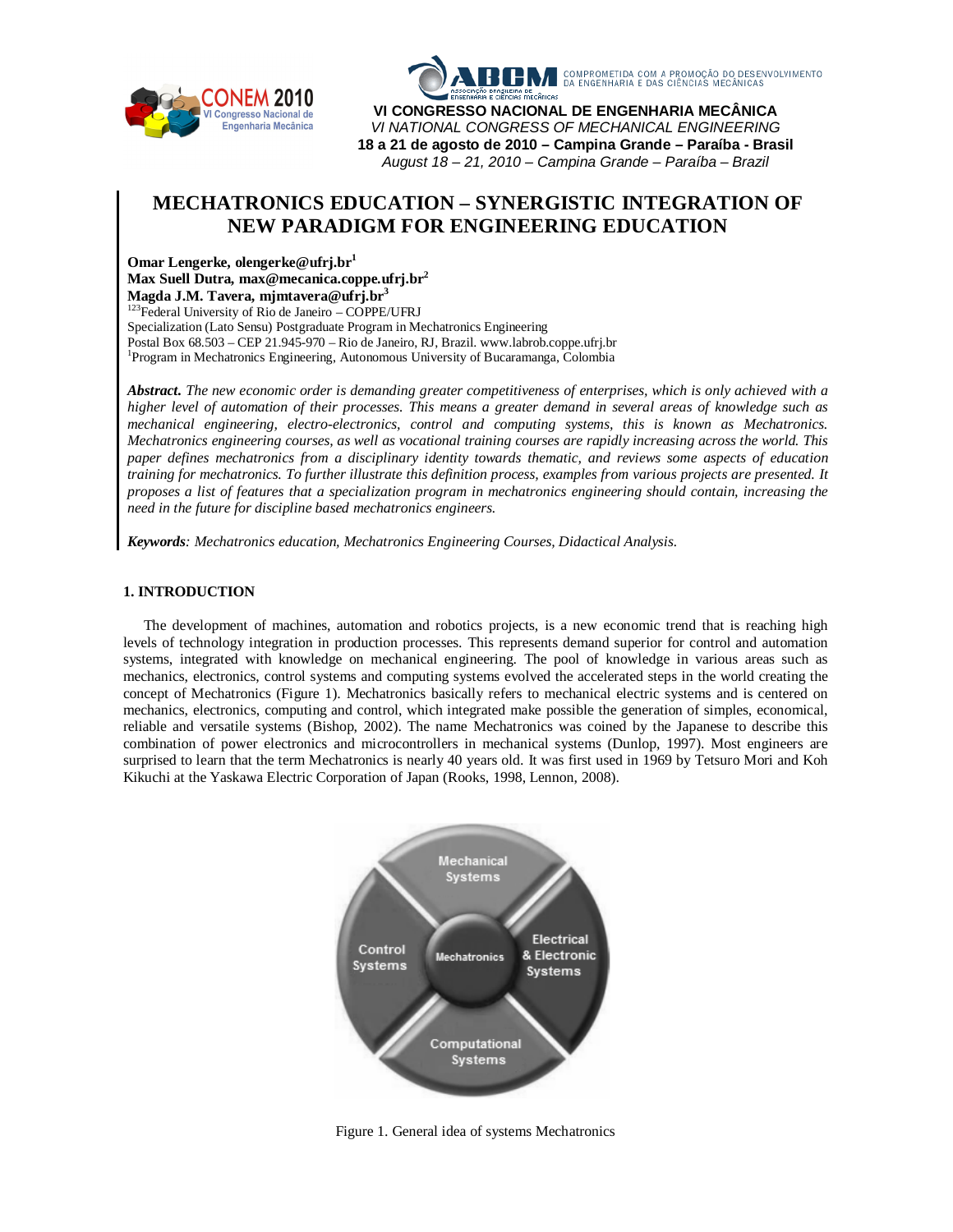Many important developments have occurred within countries, particularly over the past two decades. Some examples are rapid rates of economic evolution, social, political and technological change. In this era, it is allowed to see the interest of professionals in the industrial areas in acquiring new knowledge and adopt new concepts, especially in areas that are in evolution of microelectronics, robotics and programming techniques, which are imposed in the area of production, with equipment a more robust, that leads into account complete process, interconnections and creating interconnected networks that help in decision-making to managers of businesses.

Mechatronics design philosophies and concurrent practices for achieving the physical embodiment of those designs are seen as an appropriate response to the challenge. The adoption of such philosophies requires engineers with a new range of skills and attitudes, sometimes tagged as Renaissance Men, with a concomitant stimulus to the providers of training and education.

A paradigm is considered to be a pattern or example (Worthen *et al*., 2007). Also defined as a school of thought or philosophy. A paradigm is used to describe a constellation of world views held by individuals or groups that determine how they perceive and attempt to understand truth. Paradigms or world views are comprised of epistemological and ontological beliefs. "Epistemology is theory of knowledge or the study of nature of knowledge" as well as the limits and validity of associated with methods of inquiry. The practical application of epistemology is characterized by how individuals think knowledge or truth can be known. The limitations associate with ways of making inquiry into and presenting knowledge, and the inquirers' perception of their relationship with the object of inquiry. Ontology involves the systematic study of being. In practical terms, individuals' ontological beliefs determine how they think about reality and distinguish between what actually exists and what exists in thought. Understanding what a paradigm is and identifying what paradigmatic conception one ascribes to is crucial to comprehending the practical applications of various conceptions of curriculum for school practice. This information helps to clarify how individual's paradigms influence their views of knowledge, methods of inquiry, and whether knowledge is verifiable or a belief that individuals hold.

In this paper, the theme on new paradigm for engineering education, exploring new directions for education reform and development, this paper develops a new paradigm of education, proposes new frameworks for technologies considerations and comprehensive analysis of engineering education. In the new paradigm, the future of the world is assumed to be in multiple globalizations including technological, economic, social, political, cultural, and learning globalizations. Also, these globalizations are rapidly evolution and interacting with the whole world. The new paradigm assumes that the education environment is inevitably characterized by synergistic integration, including globalization, localization, and individualization at different levels and in different aspects of the industrials system (Figure 2). Synergism and integration in design set a mechatronic system apart from a traditional, multidisciplinary system.



Figure 2. New Paradigm - Components of a Synergy

# **2. METODOLOGY**

In mechatronics, balance is paramount. The essential methodology of a mechatronics engineer and the key to success in mechatronics is a balance between two sets of skills: (i) modeling (physical and mathematical), analysis (closed-form and numerical simulation), and control design (analog and digital) of dynamic physical systems; and (ii) experimental validation of models and analysis (for computer simulation without experimental verification is at best questionable, and at worst useless) and understanding the key issues in hardware implementation of designs.

Based on an example of mechatronic design (Lengerke *et al*., 2008); methodology project usually consists of following steps: (i) Specification system being designed, (ii) Division of the system to be designed into sub-systems, (iii) Generation of implementation variants of sub-systems, (iv) Modeling and simulation of implementation variants, (v) Choose the best variant, (vi) Construction of the prototype of the controller through a method of rapid prototyping system, (vii) Programming and debugging the program of control, (viii) Construction of prototype of the controller; e, (ix) Tests of the prototype. A mechatronic design must be able to simplify mechanics systems, have a lower cost of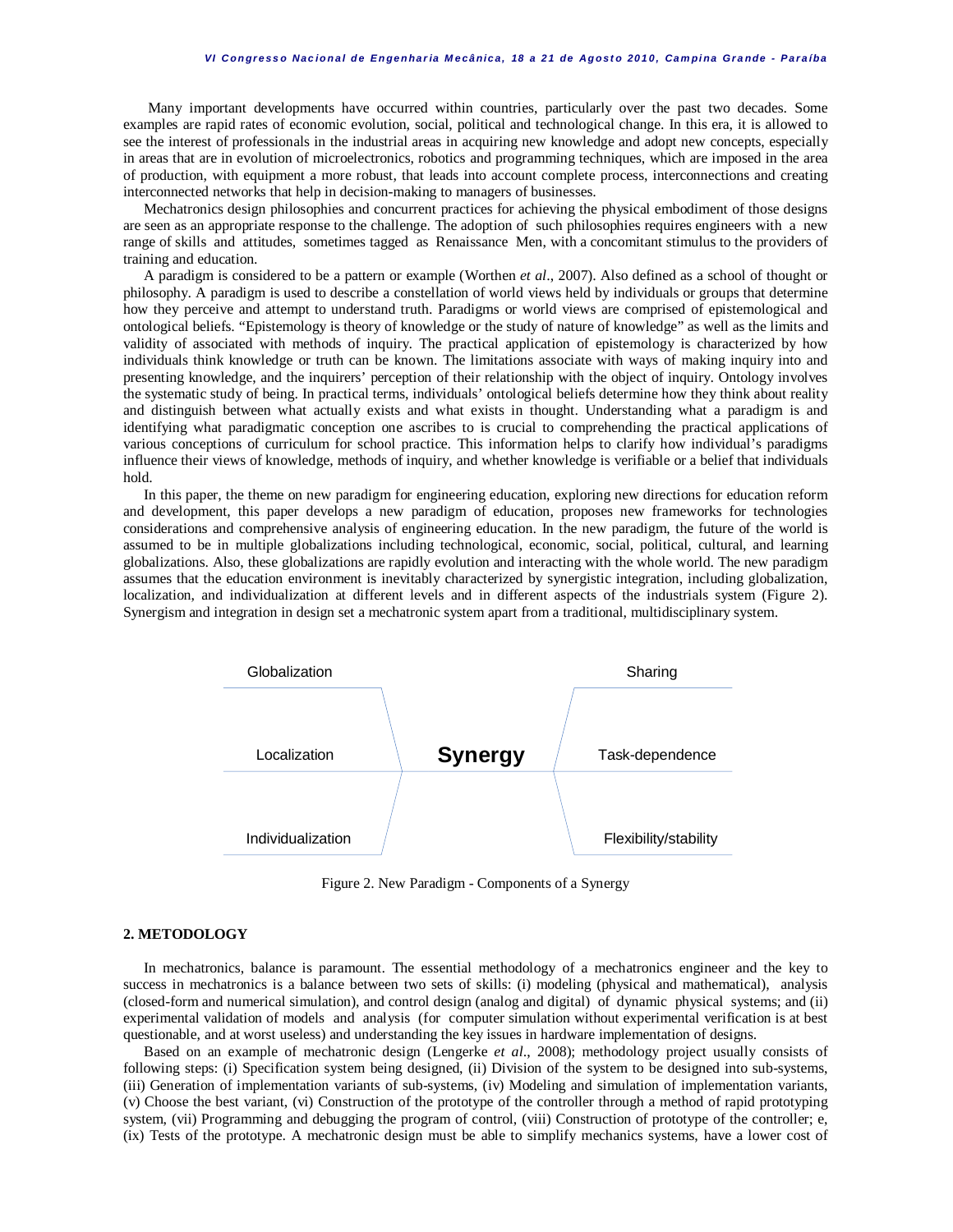development and time if compared to other types of systems should be easy and flexible to incorporate modifications and new changes.

The linkage between them and the reality of the institution was broken. Sometimes they were expressions of hope about how students would develop. As shown in Figure 3, hope did not necessarily find an appropriate response in the curriculum. It is a language of broad terminology about motivation, interest, intelligence, critical thought, willingness to learn, and in engineering-analytical thought and problem solving. It is a mix of cognitive and affective. Some aims are more tangible from a measurement perspective than others. The role of objectives and outcomes is in the interpretation of aims into practice, and that practice involves the way that students teach (Heywood, 2005, Parasuraman and Ganapathy, 2002).



Figure 3. A model of the Mechatronics evaluation process within a sub system of specialization education

#### **3. MECHATRONICS COURSE**

The attraction of man by new together with the continuing need for development, crop up on the industries, such as the Mechatronics, system integrator modalities of science engineering, making the interactive and complementary.

Mechatronics always existed, but was not mentioned of this form. His nomination gave after the increasing demand of the industry by a professional more specialized and integrated in the various areas and systems that a project may involve. The main concern in the academic world, are responsible to educate these professionals required of labor market, was: how to teach Mechatronics? Limitation of traditional engineering becomes natural training contents for this training: systems (mechanical), interfaces (Electronics) and software (computational); points keys to the day by day of projects, industries and technological innovations.

Some disciplines of Mechatronics course are: safety at work, manufacturing processes, machines, electric/electronic circuits, automation, and programmable logic controller. It is possible to observe the variety of disciplines, but all these correlated, because they are common in some topics.

Many new Mechatronics programs and courses have been developed during the last decade. The most common pattern is that Mechatronics programs. Courses and departments have their origin in either mechanical engineering or electrical engineering, however, with the majority in mechanical engineering (Grimheden and Hanson, 2005). The most usual approach is to add courses in electrical engineering, computer science and control theory to the existing mechanical engineering curriculum, or for example to let electrical engineering students take courses in mechanical engineering and let them major in Mechatronics. This stage is defined as the multi-disciplinary stage. The objective of Mechatronics training is in addition to the dissemination of technological knowledge relating the engineering areas educates and enforces the new professional to be dynamic, active, diligent, and laborious (Figure 4). Must develop abilities that are required on the labor market: team work, motivation, innovation, management and control procedures and flexibility.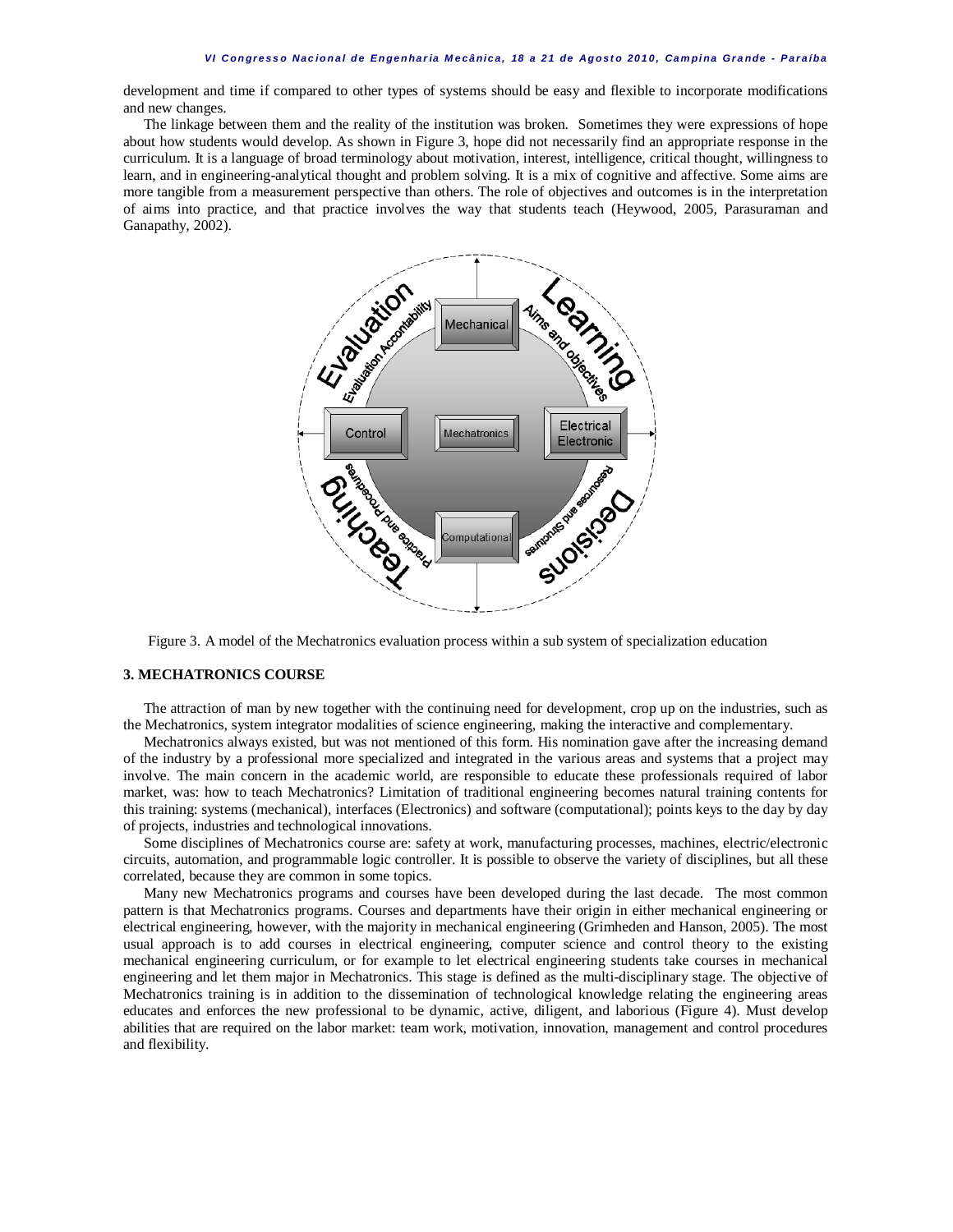

Figure 4. Roadmap for dissemination of mechatronics technological knowledge

For students who are interested in pursuing a specialization in mechatronics engineering, in Brazil some institutions offers a certificate of Mechatronics. The requirements are classes in the various topics of mechatronics: control theory, automatics systems, interfaces, sensors, actuators, mechatronics project, robotics, computer programming and industrials networks. Some of these courses are from other departments giving the student a multidisciplinary perspective of mechatronics. Students from mechanical engineering, electrical engineering, and computer science have received or are currently working towards the certificate. A mechatronics project is also required where the student must design, build, and demonstrate a mechatronic system (Figure 5).



Figure 5. Perspectives for Mechatronics projects

The most commonly found courses in mechatronics are project based and have strong connections to laboratory exercises. The concept that the students will create, program and run a mechatronic product where the mechatronic product consists of mechanical parts, electrical parts and the ubiquitous microcontroller seems to be dominant. The students are primarily mechanical engineering students with basic knowledge in electrical engineering and computer science, and the faculty in many cases consists of a single faculty member or a handful of members with a special interest in expanding mechanical engineering into mechatronics (Craig, 2001).

#### **3.1 Need for Mechatronic for engineering curriculum**

Advances in computation, electrical and mechanical have allowed that products to be developed with a high degree of complexity and flexibility, and thus its constituent parts has become deeply integrated and dependent on each other.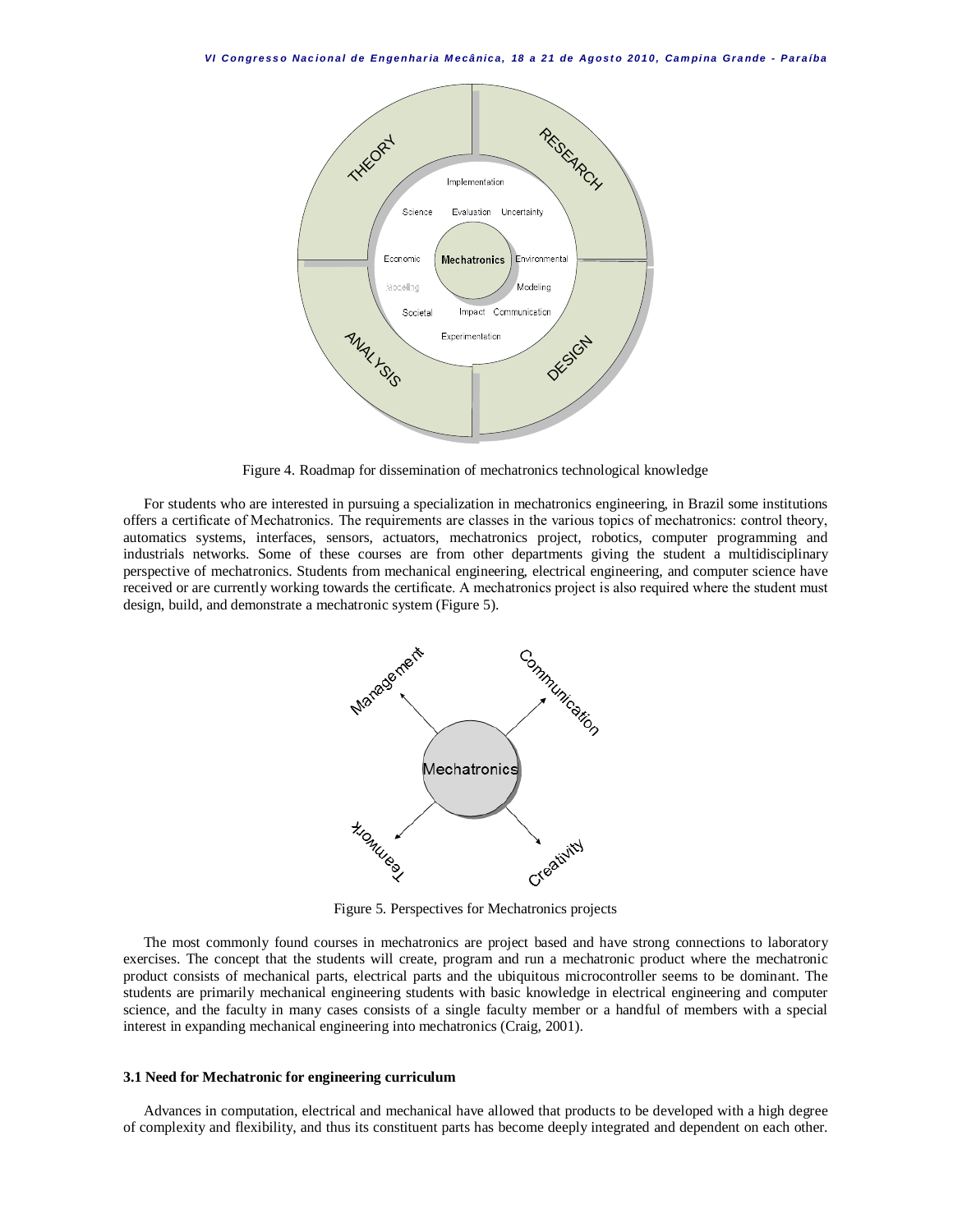Consequently the implementation of approaches traditional engineering has become limited and the need for a multidisciplinary engineering has become apparent within the industries.

Consequently, mechatronic has severely affected the basic nature of engineering education presents a model interdisciplinary academic and that balance the traditional engineering curriculum. Therefore, mechatronics – a multidisciplinary model – began to replace the traditional disciplines of a curriculum of teaching institutions all developed countries. The mechatronics is widely extended in the world in particular in developed countries with a broad acceptance by institutions and industries.

The modern view of curriculum is comprised of traditionalist and contemporary conceptions. An overview of the definitions that follow illustrates that curriculum has been variously defined as a content. Subject matter, a plan, experience, a system, and a field of study. The traditionalist's view of curriculum is grounded in the belief that curriculum content should be characterized by the inclusion of classical subjects and essential skills. The teacher's role is to help students learn permanent knowledge and think rationally. In essentialism, teachers guide students in mastering content based principles and facts and in becoming competent learners. Students are expected to be accepting of teachers' knowledge, never questioning their authority. Students' idiosyncratic interests are considered irrelevant to developing the curriculum.

The modernists advocate for a technocratic approach to curriculum making. In accord with their belief systems, curriculum was presumed to be comprised of identifiable components and procedures that are knowable and predetermined. The technocracy affiliated with the modern view of curriculum has been credited with promoting a sense of calmness by assuring that there are procedures to assure an orderly and efficient development and control of the curriculum (Hunkins and Hammill, 1994). Therefore, the qualified engineer to work in mechatronics area will be a perfect integrator that can extract the best of each science and technologies and offer knowledge for the construction of a final product.

## **4. MECHATRONICS PRODUCTS AND SYSTEMS**

A typical mechatronic system picks up signals, processes them, and, as an output, generates forces and motions. Mechanical systems are extended and integrated with sensors, microprocessors and controllers (Acar and Parkin, 1996). The fact that such a system detects environmental or parametrical changes by sensors and, after suitably processing this information, reacts to them, makes it quite different from conventional machines and mechanical systems. For example, robots, digitally controlled engines, automated guided vehicles, electronic cameras and hard disk can be mentioned as typical mechatronics products.

For the development of a country are necessary processes of integration between the university and industry, science and technology. To achieve this goal is important to search for approximation of the university and industry, between the world where they generate knowledge and world production, according to the general objectives of the research around in order to be determinants of the social process, which to take the scientific production and the generation of new technologies in a projection for economic expansion and social development of a country.

The university and industry integration can be defined as a collection of activities, structures and concepts, involving the exchange of resources, ideas and influences between some units within the university with non-profit organization. Accordingly, the collaborations are not only in search engines under contractual to subsidize research and industrial development, but leads to formal or informal agreements, where they are outlined the general and specific objectives of research, inclusive the related aspects to commercialization of results.

Some robotics laboratories, work with companies through research on a methodology, performing and searching for a conceptual and theoretical framework, which serve as source for studies and proposed services, complemented by an extensive literature review found that works on the interaction University – Industry (U-I) has been an evolution trend, disappearing boundaries between areas of knowledge, where changes are happening profound way to produce science and incorporating knowledge in the production of goods and services. This has also led to the emergence of new areas of study in these laboratories have been capable to produce original vision of new horizons, where academic institutions have been identified as new sources of innovation for companies.

The activities of scientific and technological research for extension, consulting organization and specialized services of researches groups are specially focused on the development of scientific projects and industrial applications related to machines design, mechatronics, biomedical and industrial automation.

#### **4.1. Mechatronics in Biomechanics, Medicine and Surgery**

In this area, the researches are developments auxiliary systems for the clinical analysis and dynamic modeling of biological phenomena. The various fields of activity of the group stand out the motion walk, development of equipment for biomechanical analysis and design of medical robotic systems. Some research projects are:

- *Generation of human locomotion patterns by means of nonlinear oscillators*: The objective of this work is to present a system for generating patterns by means of coupled nonlinear oscillators, applying this system to a bipedal robot model. In this area is present some concepts about the human nervous system and its relation with the motor functions (Pina Filho *et al*., 2008). In the analysis, is consider a 2D model, with the three most important determinants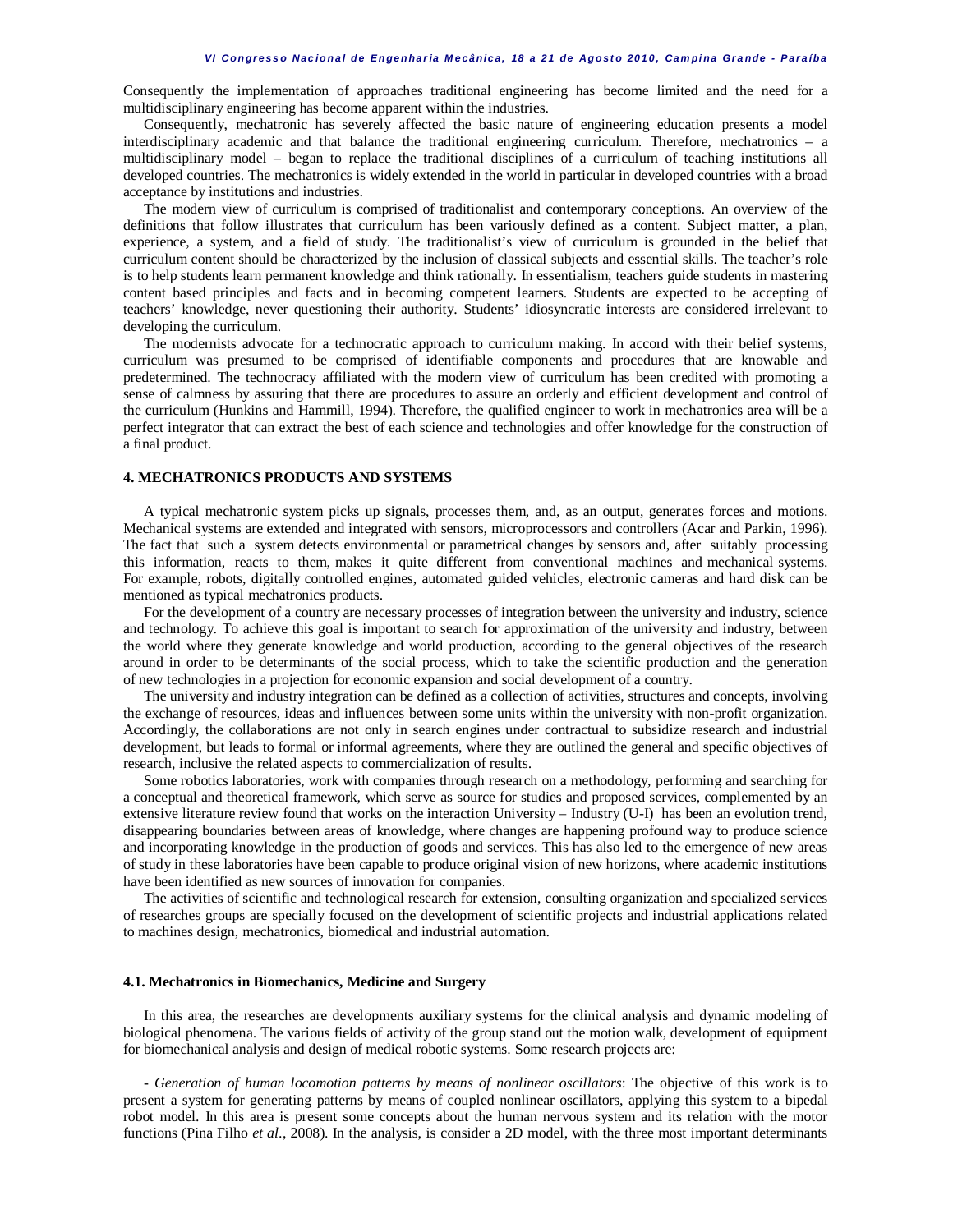#### *VI C on gr e s s o Na c io n a l d e E n ge n ha r ia M e c â nic a , 18 a 2 1 de Ag os t o 20 1 0 , Ca m pi na G r a nde - P a r a íba*

of gait (the compass gait, the knee flexion, and the plantar flexion of stance ankle), that performs movements parallel to the sagittal plane. Using nonlinear oscillators with integer relation of frequency, we determine the transient motion and the stable limit cycles of the coupled oscillators network, showing the behavior of the hip and knee angles. Modification of the step length and gait frequency can be obtained from change of few parameters in the oscillators.

- *Study and Design of equipment for low-cost analysis for the walk of amputees:* The integration of various disciplines in this project allowed the research of various subject areas, such as human anatomy and physiology, multibody systems dynamics, solids mechanics, instrumentation and signal processing. This work is conducted the study of the dynamic mobility of patients with transfemoral amputation and design of a system for forces and momentum dynamic analysis to be used in the analysis of handling of patients (Figure 6).



Figure 6. Transfemoral Prosthesis (Raptopoulos, 2003)

#### **4.2. Mechatronics in Specials Machines Design**

In this area, research and equipment and systems development in the areas of industrial automation systems, special machines design, robotics and tribology. Capability to design and produce specialized equipment with required hydraulic, pneumatic, electronic, and electrical systems. Produce specialized custom machines and assemblies for a large industrial base. The relationships between industries with university form an alliance in search of a technology to increase their productivity. At the time, the performance of machines equivalent to half obtained by internationals competitors (Figure 7).



Figure 7. Design drilling of soil machine.

#### **4.3. Mechatronics in Robotics and Manufacturing**

Current research projects on intelligent mechanical systems include autonomous unmanned ground vehicles, automated guided vehicles, remotely operated vehicles, autonomous underwater vehicles, robotic excavation systems, pipeline inspection guided, automated pipe inspection systems, automated assembly systems, robotic rehabilitation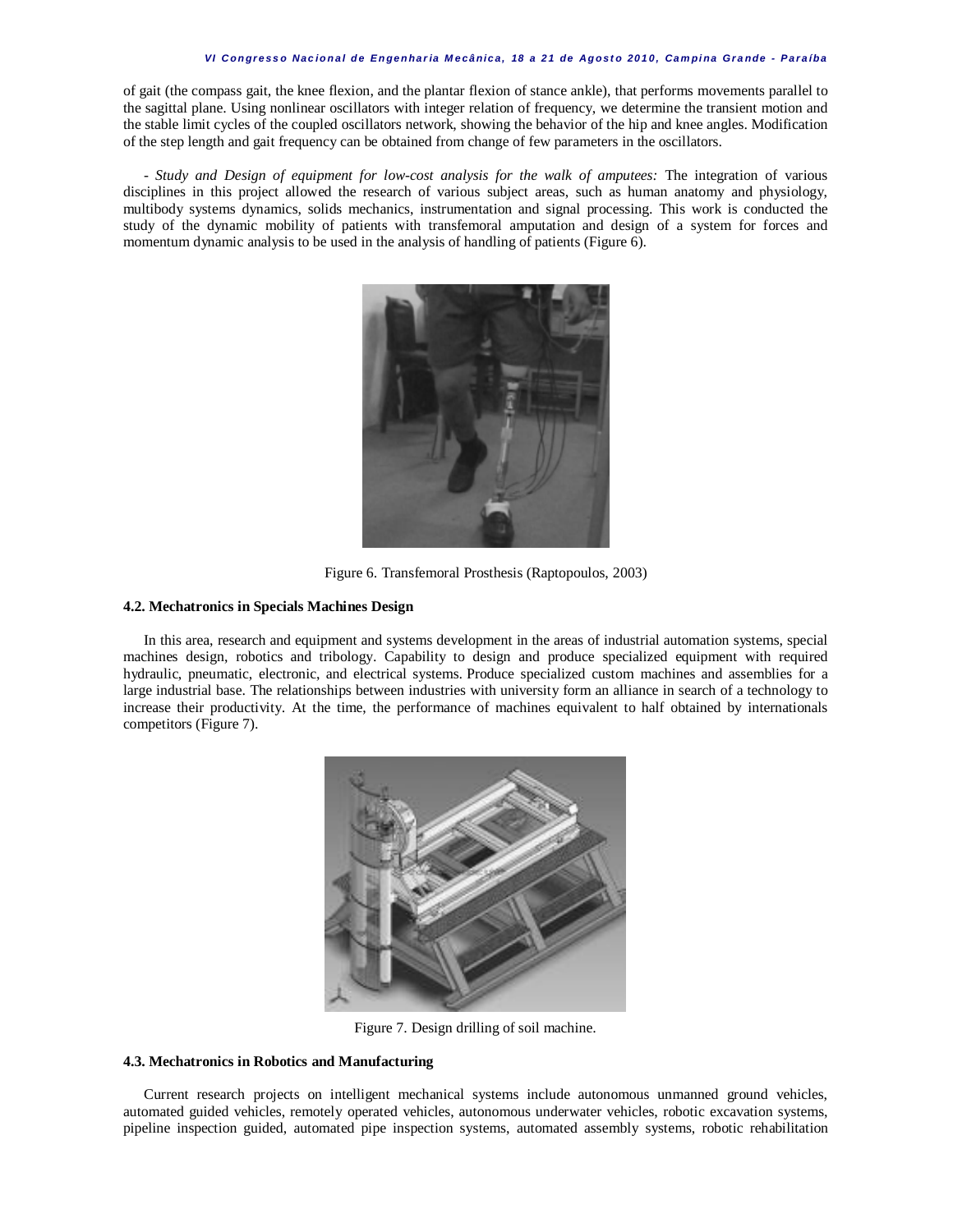systems, multi-fingered robotic hands, advanced mechanisms, manipulation, mobile robots, biomimetic systems, manufacturing design and integration of automated special machines and automation systems for production and manufacturing. Some of current and past research projects are:

- *Depth control of remotely operated underwater vehicles using an adaptive fuzzy sliding mode controller*: Due to the enormous technological improvements obtained in the last decades it is possible to use robotic vehicles for underwater exploration. These vehicles, often called ROV (Remotely Operated underwater Vehicle), have been substituting for divers in the accomplishment of tasks that may result in risks to human life. In this respect, ROVs have been used thoroughly in the research of subsea phenomena and in the assembly, inspection and repair of offshore structures (Figure 8). During the execution of a certain task with the robotic vehicle, the operator needs to monitor and control a number of parameters. If some of these parameters, as for instance the position and attitude of the vehicle, could be controlled automatically, the teleoperation of the ROV can be enormously facilitated. In this research, an adaptive fuzzy sliding mode controller is proposed to regulate the vertical displacement of remotely operated underwater vehicles. The adopted depth regulator is primarily based on the sliding mode control methodology, but a stable adaptive fuzzy inference system was embedded in the boundary layer to cope with the uncertainties and disturbances that can arise. Using Lyapunov stability theory and Barbalat's lemma, the stability and convergence properties of the closed-loop systems were analytically proved.



Figure 8. Underwater vehicle Prototype (Bessa *et al*., 2008)

## **4.4. Mechatronics in Industrial Issues**

Its main area is to manage the industrial accident investigation activities of research laboratories. In order to effectively prevent workplace accidents, it is important to gather knowledge on the causes and mechanisms of as many types of workplace accidents as possible, through the on-site investigation of actual accidents. Some laboratories have a legal privilege to undertake investigations of accidents of mechatronics systems.

Upon request by the administration, laboratories dispatch researchers with relevant expertise to an accident location. These researchers carefully observe the workplace conditions, and bring back, if necessary, materials to the laboratory for further analysis or testing. Accident analysis reports are compiled as soon as possible and subsequently presented to the appropriate authorities for reference during administrative processes; such as the revision of regulations, guidelines, technical standards, and so on.

- *Structural accident of a ship unloader due to wind Forces*: Ship unloaders are large machines with the steel structure subjected to operational cyclic and impulsive loading. Besides the operational loading, the wind must be taken as a main loading for this type of structure, since it must be able not only to behave in safe condition, regarding its stability, stress levels and displacements, but also to remain parked over the pier during the occurrence of the worst wind conditions. For example, in these projects normally is presented the description of the accident caused by wind forces (Figure 9). In order to technically describe the occurrence, the wind forces were computed with the help of theoretical background as well as with experimental results raised from wind tunnel tests, taking into account the input of the recorded data of wind during the accident. At the same time the hydraulic brake system was analyzed and the resultant braking forces were compared with the total drag wind force over the ship unloader. The results of the wind structural analysis together with the mechanical braking system were taken to conclude on the main causes of the accident and to improve the decisions that must be taken by the port authorities to avoid this type accident in the future.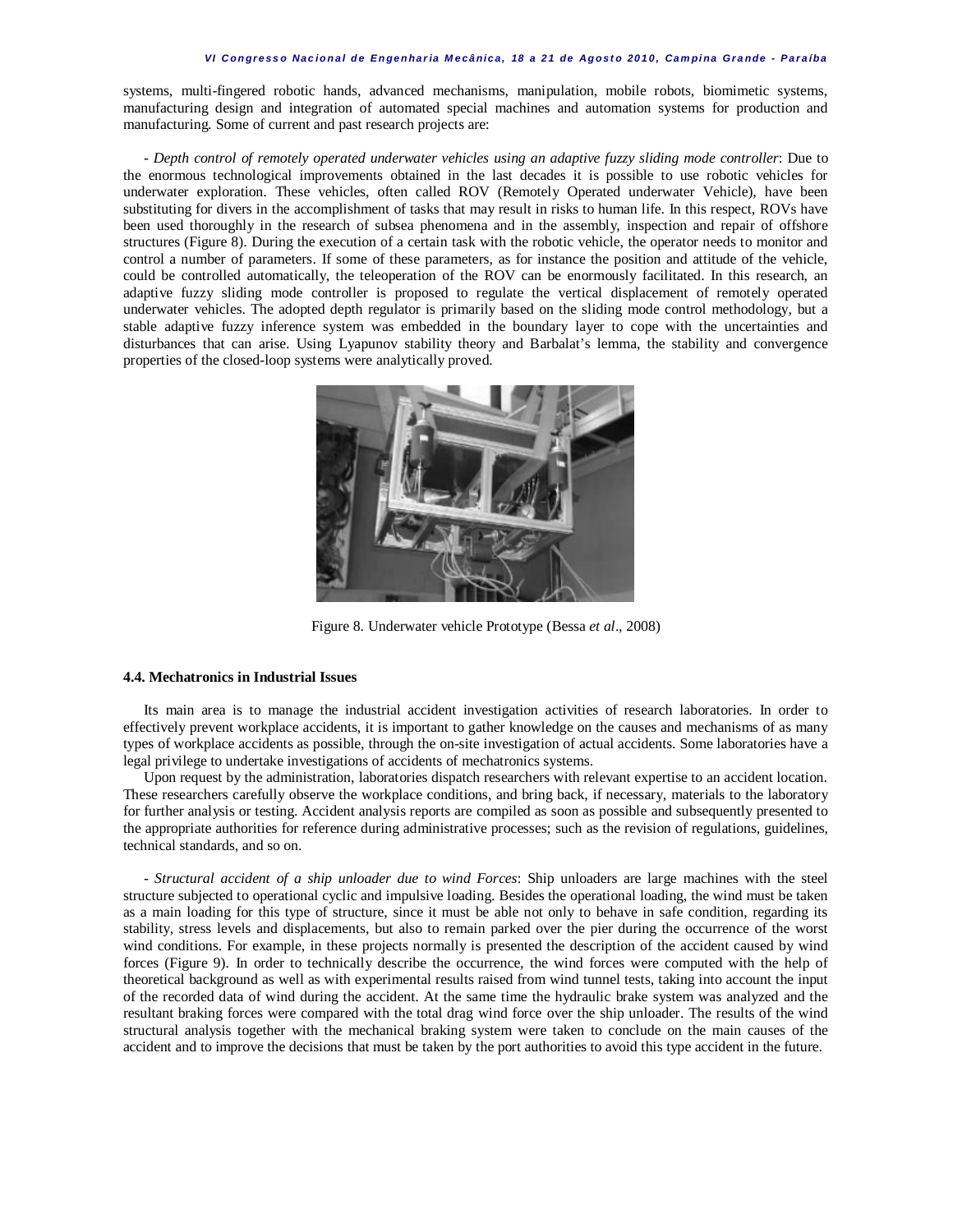*VI C on gr e s s o Na c io n a l d e E n ge n ha r ia M e c â nic a , 18 a 2 1 de Ag os t o 20 1 0 , Ca m pi na G r a nde - P a r a íba*



Figure 9. Structural Accident of a ship unloader and prototype (Batista *et al*., 2005).

### **5. CONCLUSIONS**

The important point of the concept and philosophy of Mechatronics is the concurrent combination of Mechanical, Electronic, Control and Computer, in an integrated mode to obtain in the product characteristics as flexibility and intelligence, and in design, systems mechanically simple, lower-cost and easy to changes. As the automation will become more present in the factories and industries, the demand for a professional mechatronics is growing, mainly in automotive industry. As the demand for the profession grows, the area of performance that engineer also grows, currently are the development projects of intelligent equipment, projects, automated production lines, the development and deployment of software for the industry and the control and maintenance equipment.

Modernization of production and processing continuous lines in industry requires well prepared graduates able to solve complex tasks in field of industrial mechatronic systems. Proper teaching support of courses utilizing modern learning methods contributes to satisfy these challenging goals.

In last years, research groups has constructed and consolidated a history on field of research and scientific development in the area of mechatronics projects, participating actively of the events and projects it deserves. The interests of groups is the radiator center of teaching and research, training human resources, promoting and preparing for consulting organizations in the country and abroad, developing research projects in cooperation with companies and institutions, creating partnership and alliances and characterization of the extensive spectrum of mechatronics activity.

As seen before, the increasing need for a multidisciplinary expertise, accretion the demand for engineers and specialists competent to integrate synergistically the positive aspects of each of the science and technologies (electrical/electronic, control, mechanical and computational) in order to achieve a final product. In this context resurge then the mechatronics - a multidisciplinary science - which allows the technicians and engineers have an overview of the process. The necessity for Mechatronics education has been application driven from the needs of industry, and it is competitive. Mechatronics may be regarded as a design philosophy, which incorporates a systems approach to the design of products and processes. The learning experience of students in the Mechatronics philosophy should essentially involve team-working activities with a large element of hands-on practical work.

#### **6. REFERENCES**

- Acar, M., Parkin, R.M., 1996, "Engineering Education for Mechatronics", IEEE Transactions on Industrial Electronics, Vol. 43, No. 1, pp. 106-112.
- Batista, E.M., Dutra, M.S., Loredo-Souza, A.M., De Oliveira, T.J.L., 2005, "Ação do Vento sobre Estrutura de Descarregador de Minério: Análise das Causas de Acidente Estrutural Seguido de Perda Total do Equipamento", Revista Internacional de Desastres Naturales Accidentes e Infraestructura Civil, Porto Rico, Vol. 5, No. 2, pp. 103- 120.
- Bessa, W. M., Dutra, M. S., Kreuzer, E., 2008, "Depth Control of Remotely Operated Underwater Vehicles Using an Adaptive Fuzzy Sliding Mode Controller", Robotics and Autonomous Systems, Vol. 1, pp. 1-10.
- Bishop, R. H., 2002, "The Mechatronics Handbook", CRC Press, New York, 1272 p.
- Craig, K., 2001, "Is Anything Reallity New in Mechatronics Education?", IEEE Robotics & Automation Magazine, pp. 12-19.
- Dunlop, G.R., 1997, "Mechatronics-motion Control for Teaching and Research", Proceedings of Fourth Annual Conference on Mechatronics and Machine Vision in Practice, pp. 2-7.
- Grimheden, M., Hanson, M., 2005, "Mechatronics—The evolution of an Academic Discipline in Engineering Education", Mechatronics 15, pp. 179-192.
- Heywood, J., 2005, "Engineering Education Research and Development in Curriculum and Instruction", John Wiley & Sons, Inc., Publication.